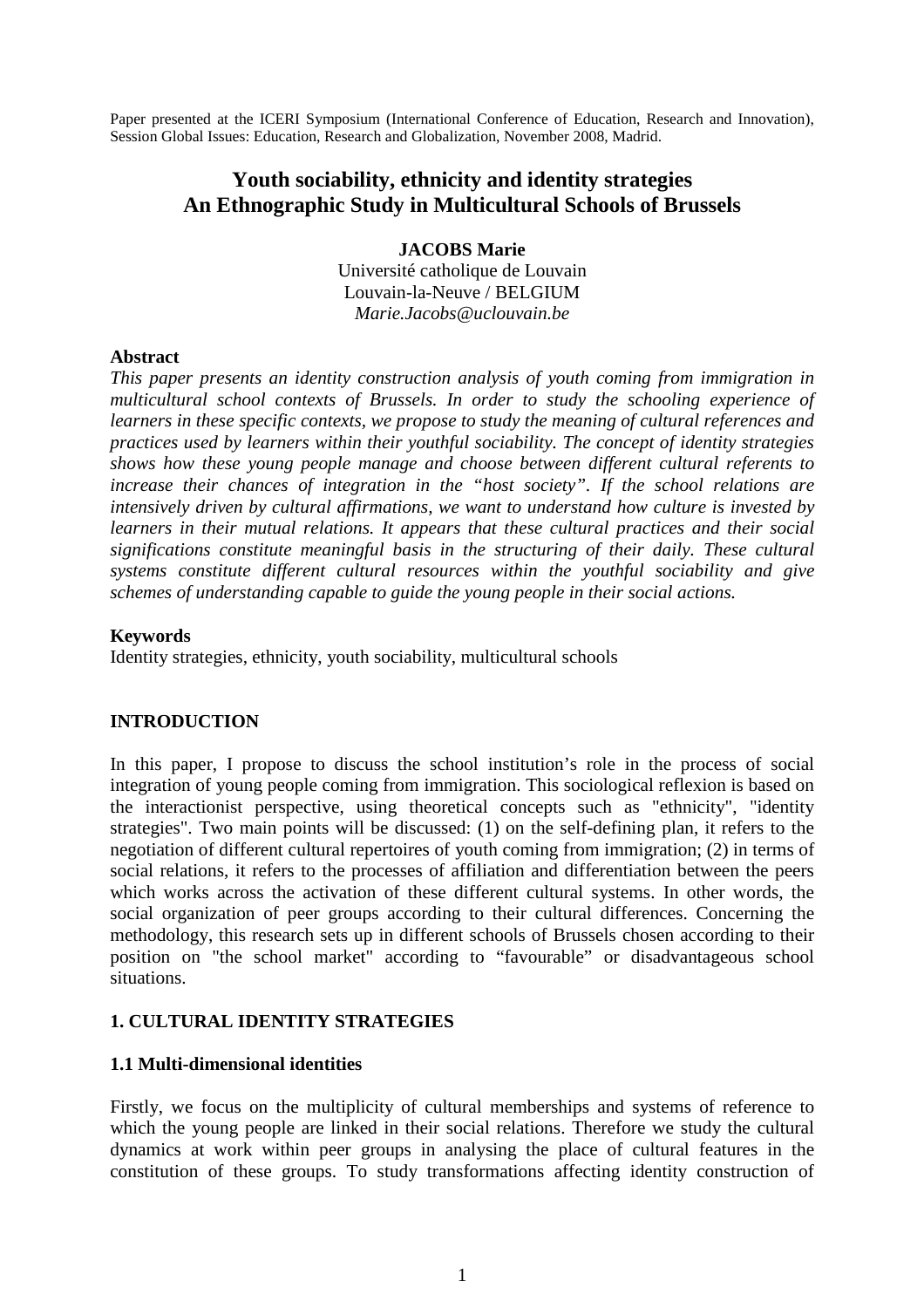learners, the question of identity is considered according to a multi-dimensional approach. Multi-dimensional identity tries to exceed dead ends met by previous theories to explore multiculturality. It introduces an original synthesis of a personal and peculiar identity constructed from different referents and cultural memberships (Camilleri, 1990, Cuche, 1996). The concept of identity strategy underlines the dynamic and relational character of identity and constitutes a useful conceptual tool. Avoiding an analysis of strictly rational action, the notion of identity strategy does not return in a purely calculated conception of action where human motivations would be driven only by a purely personal interest. In contrast, identity strategies allow studying the management of multiple identity cultural repertoires to spot how individuals reach a happy and pacified management in a hybrid identity (Verhoeven, 2006). Identity strategies show how these young people manage and choose between different cultural referents to increase their chances of integration in the host society. According to different identity strategies they can adopt, this study enables to understand how learners are going to involve themselves in the school project and the school work.

The sociological analysis of identity strategies was notably formalized by authors such as Camilleri (1990), Manço (1999) or Verhoeven (2002, 2006). The theoretical models of Manço and Verhoeven are particularly adapted to the school contexts under study since these authors are interested in how youth from immigration are managing this multi-dimensionality of their identity in multicultural context. The relevance of these two theoretical models consists in the introduction of a second analysis axis for the study of identity strategies. The more classical theories on integration used to formalize a model of integration articulated between two polarisations: assimilation and ethnicisation. Manço and Verhoeven improve this model by adding, next to the univocal relation to identity, a complex relation which relates to syncretic identities. But these two authors do not conceive in the same way the complexity of these identity forms. Manço (1999) concentrates on the notion of individuality, process where individuals operate a synthesis of different cultural codes in order to meet the requirements of the community of immigration as identity foundation – process called "individual differentiation" – or the requirements of the "host" society as identity foundation – "individual assimilation". In other words, complex identity strategies subordinate the codes and values of origin to the "host" culture or subordinate the Belgian codes and values to the culture of origin. Unlike Manço, Verhoeven is interested in the way learners manage different cultural repertoires without prominence of one on the other (Verhoeven, 2006).

## 1.1.1 Univocal relation to identity

Regarding the psychosocial definition, "*assimilation*" is a process of total integration to the host society which undertakes by a standardization of norms and values of the dominant group to increase chances of socioeconomic adaptation. The principle considers that identity detachment to the community belonging allows a better integration to the dominant group in the host society. It is characterised by univocal relation to identity and cultural values of the host country. This kind of identity strategy is mainly observed in socially favoured school areas, encouraging ascending school careers. Inevitably, it appears in contexts where cultural differences are seen as obstacles to the succeeding of school and social processes and as a mean of better integration to strongly homogeneous school populations. Learners are willing to be treated according to colour-blind practices in order to support their legitimated membership to the host country.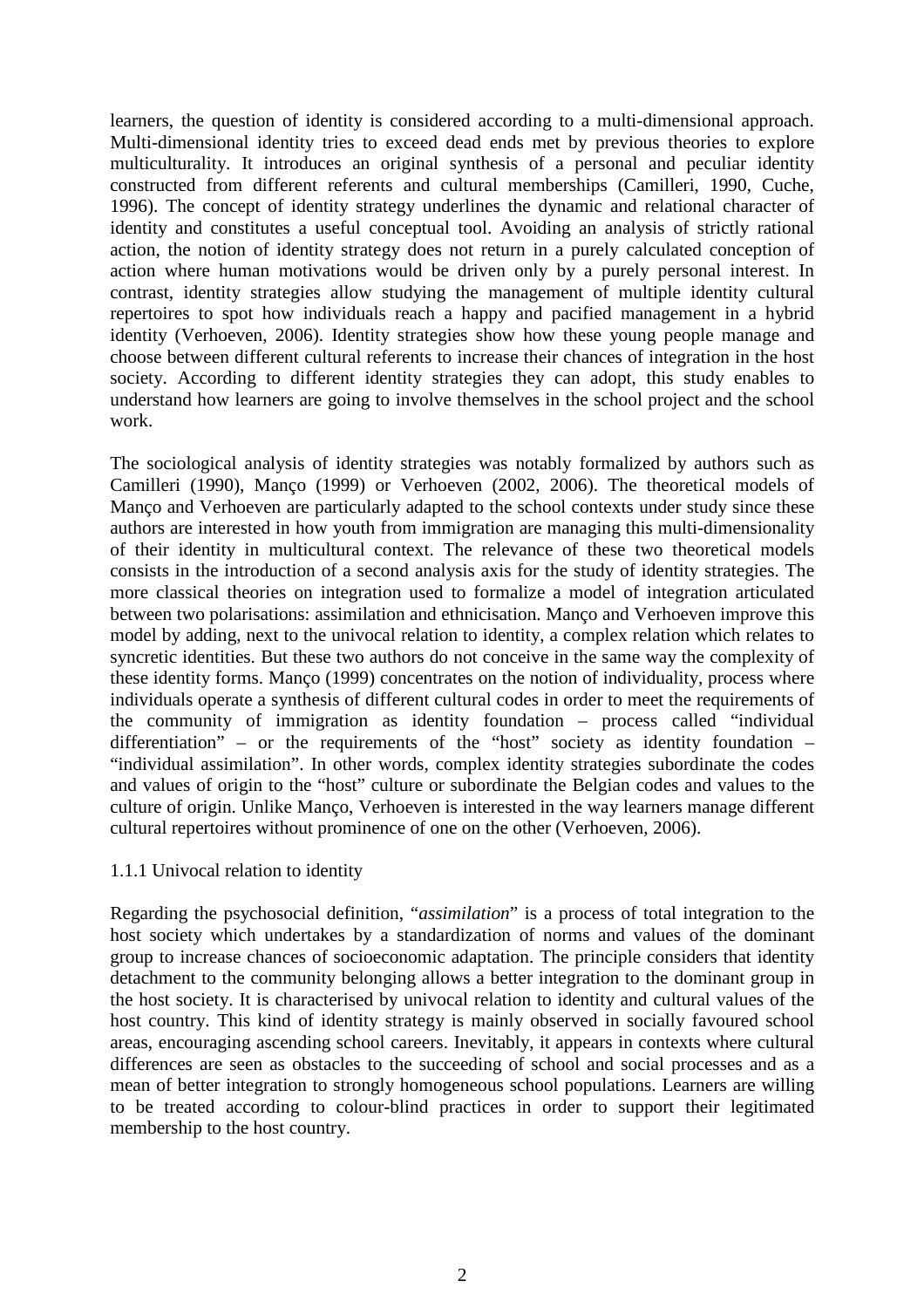The second type of univocal relation to identity, "*complying differentiation*", is developed by Manço (1999). Complying differentiation strategies pass by an idealised and utopian appeal to principles from the community of belonging. This may create an identity withdrawal or prevent from real insertion in the host society. This cultural shelter produces some ethnocentric attitudes such as *ethnicisation* or *essentialisation* which correspond to identity strategies commonly seen in disadvantageous school situations. In fact, the cultural characteristics of origin are lived as necessary foundations of identity, "community anchorages work as a self-defining support". In that way, the cultural referents of origin work as true permanent identity foundation and cannot occur without self-identity crisis (Verhoeven, 2006).

1.1.2 Complex relation to identity

"*Reflexive hybridization*" corresponds to a safe and good management of several repertoires where the individual chooses efficient cultural features or having a meaning in order to adopt them according to the social requirements of the host society. It is an autonomous identity step where the individual is considered as an actor of his own identity construction. This identity synthesis results from a selection, from a reflexive capacity and from a subjective appropriation of different identity cultural referents (Verhoeven, 2006). Following Manço, "*individual assimilation*" and "*individual differentiation*" constitute two variants of reflexive and hybrid strategies developed by Verhoeven. These two notions shade the relation established between cultural repertoires from origin and from the host country:

- *Individual assimilation strategies* consist in the enrichment of practices and codes from the host country by ethnic features. These strategies are therefore a complex management of different cultural referents that articulates the assimilation requirements of the host country with the values and codes from origin in order to conserve the "ontological" family culture.
- *Individual differentiation strategies* consist in interpreting cultural matrix of origin across the cultural codes and referents of the host country. As a result, youth get involved in actions supporting ontological conservation while trying hard to meet pragmatic assimilation requirements to the host country. They have to develop capacities to juggle with different cultural identity repertoires in accordance with different contexts of interaction. Hybridization defines itself as an "ad hoc" and reflexive use of languages and cultural registers. This identity-socially ascending strategy characterises individuals who show relevant use of cultural referents in given situations. The choice to refer to certain cultural repertoires will depend on contexts where they can affirm suchlike very good and judiciousness cultural qualities.

Finally, Verhoeven (2006) shows that in disadvantaged school situations, the mismanagement of different cultural repertoires can lead to forms of "*anomic hybridization*". These identity strategies are seen in disadvantageous school situations where the integration of youth coming from immigration is not happening. These individuals undertake "fragilisation" of their cultural identities and, as a result, don't appreciate the different contexts of application of their cultural referents. The management of different cultural codes is therefore imperfect and deficient as this non-reflexive hybridization of repertoires is often accompanied by a nonefficient judgment of relevant use of different cultural codes, leading to the ethnicisation of social relations.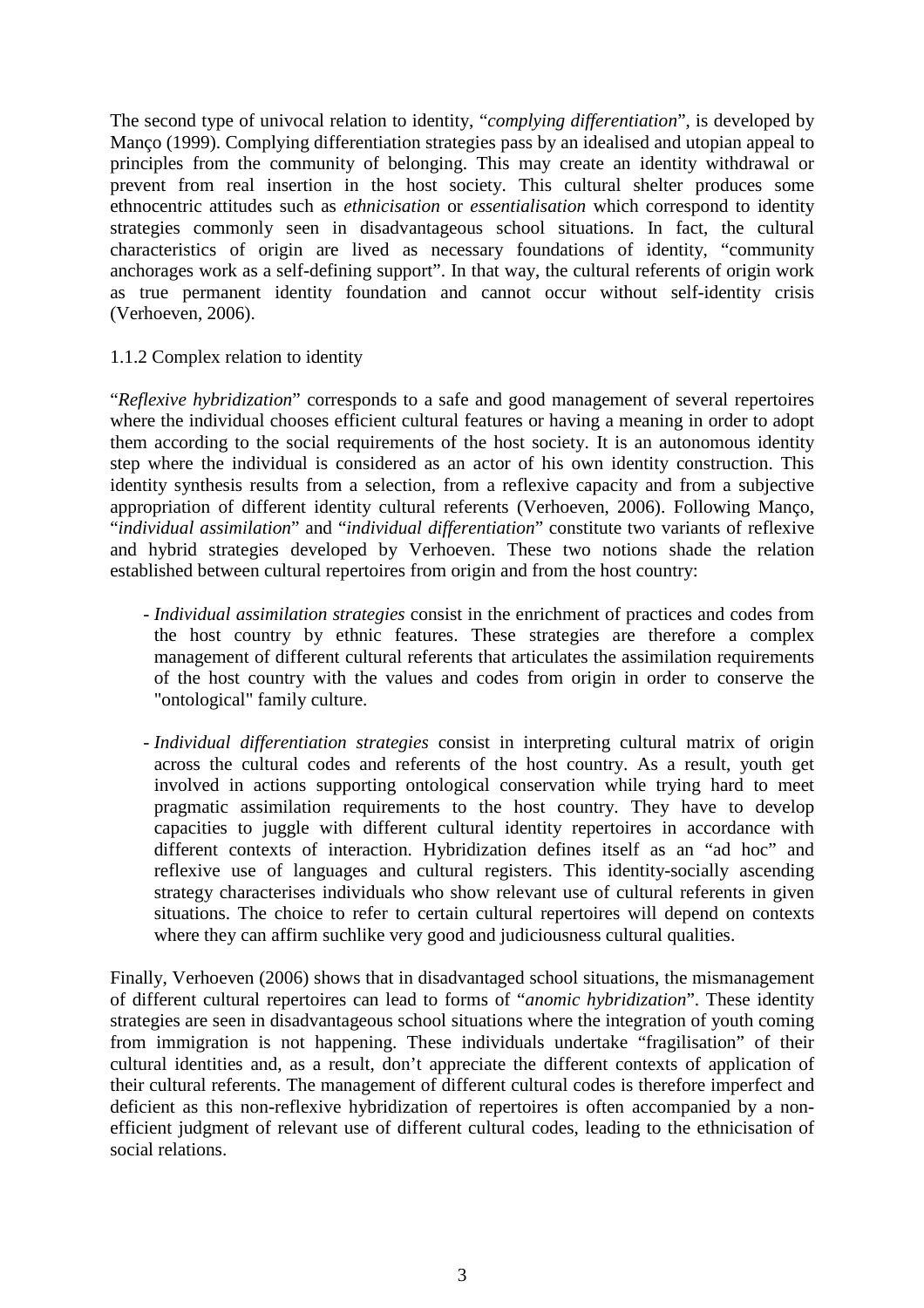# **1.2 Community inscription and subjective appropriation of cultural referents**

According to our analyses, youth identity construction works according to a double dynamic which articulates at the same time a self-defining dimension – subjective appropriation of cultural repertoires – and a collective self-defining dimension more linked to the community of membership. From different indicators – ethnic affinity, perpetuation of some cultural features from origin, affiliation to the host society – our analyses could highlight a general tendency of students who express a complex identity construction. In reality, two tendencies take shape. The first tendency characterises young people who describe themselves principally from the values of origin and for whom the Belgian nationality is accepted but not promoted. The second tendency appears as a much more hybrid identity construction where the double membership to the country of origin and to the host country is taken into account and promoted. However these two systems of cultural references will be differently invested: a much more emotional relation links these learners to their referents of origin while the membership to the host society is lived on a more rational and pragmatic point of view.

Most of the learners referred themselves both to their Belgian nationality and their belonging to the country of origin. It is as if the self-definition was based on a double identity level, simultaneous or organised into a hierarchy, among which one is generally fixed: the Belgian nationality. For example, a question frequently asked to the researcher, « And you? Are you Belgian-Belgian or …? », reveals the double dynamic of their identity construction. Nevertheless, this general similarity underlies a broad variety in the way they articulate their Belgian nationality and their membership to the country of origin. The first identity logic underlines the hybrid character of their identity construction. This hybridity does not manifest itself with the same intensity but it remains strongly present in what people say about themselves. This self-defining interbreeding will be translated in reflexive hybridity strategies as much as the learner does a selection in his multiple inheritances. The second logic, even if he admits the duality of his membership, testifies a reference and a more fundamental identification to the country of origin.

## 1.2.1 Reflexive and hybrid strategies

Identity strategies expressed by learners referred at the same time to their Belgian nationality and to their country of origin. They present their identity as a sum of several cultures ("It is a bit of a mixture of everything", "I have a mixed culture") which is the product of their live in the country of origin, the migration – mainly Belgium- and cultural aspects or their sociability as youth. These identity strategies correspond to reflexive hybridization of identity registers. As Verhoeven (2006) points it out, the youth introduce a plural picture of themselves, and, in combining different inheritances, they put forward "their own way to build identity".

These learners speak about their self-defining hybridity straightaway, as though their culture was the product of different socialisations which helped to build them progressively. However, discourses about the place of culture from origin and from host country are not completely the same: the culture of origin is considered as an asset that needs to be preserved – a source of pride – while the reference to a Belgian or even a European identity is considered as a result of their daily life in the host country. Also, the fact to have lived their adolescence in Belgium, or else the practices and habits they adopted according to a European way of life, give sense to their affiliation to a Belgium or Europe.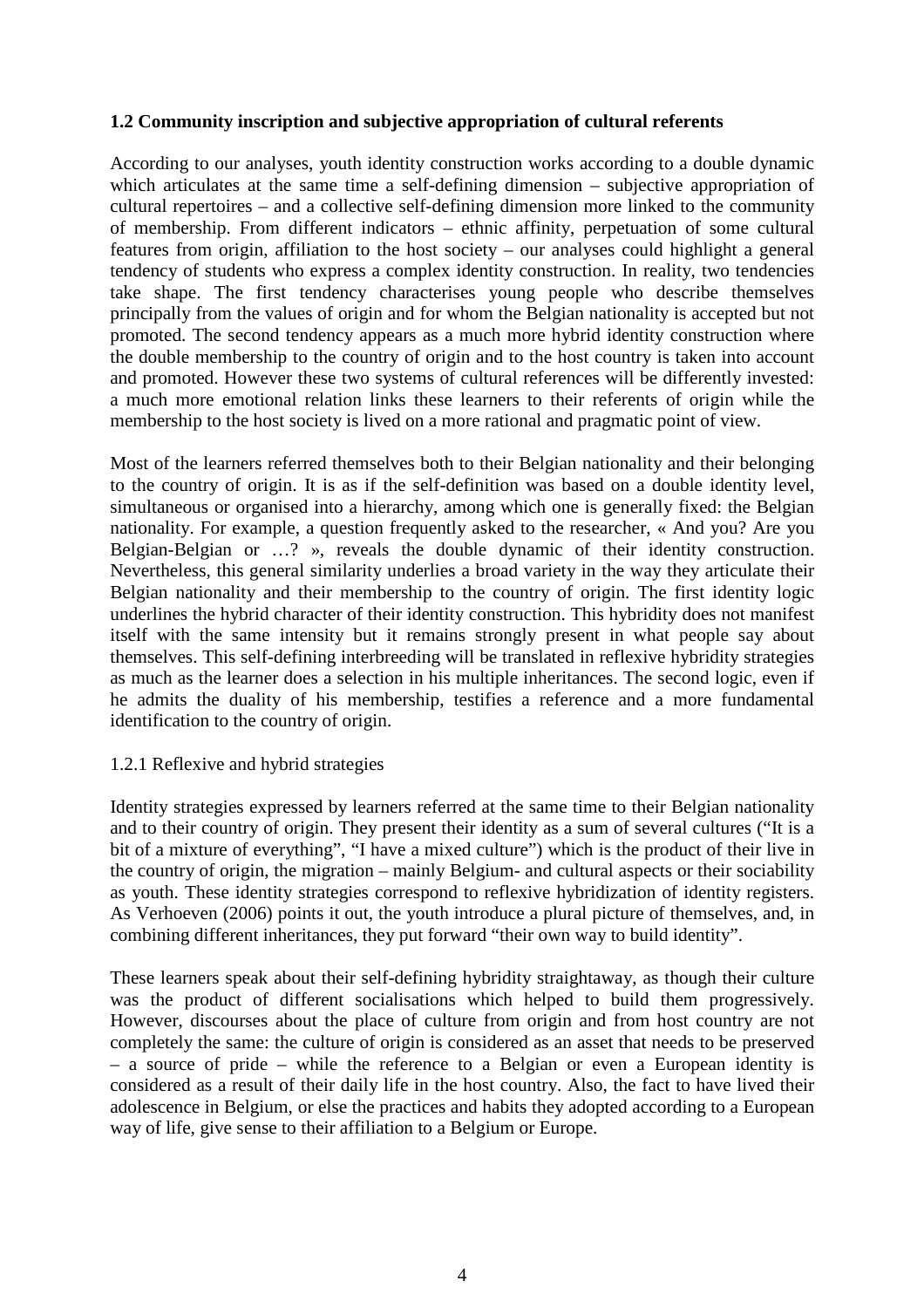## - Claiming the belonging to the host society

In relation to this complex relation to identity, the hybridity does not happen in the same ways according to their cultural repertoires: some will support mostly their identification to the country of origin, others will affiliate themselves more especially to their Belgian or even European living, others will play on both sides by pointing up the beneficial or essential side which both repertoires contain. Nevertheless, we must underline the affirmation of a significant and visible membership to the host country even if these learners were born in their respective country of origin. ("I' m rather Belgian than African", "I can's see in what I'm not Belgian!", "At home it is my small corner of Antwerp"). This claiming of a belonging to the host country is always compensated by the belonging to the family culture, to traditions or even to their native language. This affiliation to Belgium is considered in a pragmatic point of view. This tugging is expressed in terms of physical and emotional distance with the country of origin. Invoked reasons remain strongly similar: they arrived when they were young in the host country, the difficulty in practicing a little learnt and little lived culture, the way of living or the fact that they do not want to return to the country of origin. It seems as if the early leaving from the country of origin explained their affiliation to Belgium and their integration in the Belgian society. This departure explains and legitimises fact that these young people do not know big thing of their country of origin. Like the values or traditions which were transmitted to them were learned through their family or community but on the Belgian territory.

#### - Saving several cultural features from origin

To reduce this tension, it seems that these young people grant importance to their cultural practices from the country of origin to protect them from any emotional and social detachment. Very often, the importance of the native language – often the mother tongue – is central and seen as an asset ("It serves when you don't want to be understood"), but also maintain as a filiation to the origin as several students use it with their peers, with their family or even with the community. These learners often speak about their culture of origin to the first person of the plural, in other words "us" could refer to the family or to the close cultural community which is related to the collective dimension of their identity.

## 1.2.2 Individual differentiation strategies

Other students invest more fundamentally their culture of origin while admitting their relation to the host society and to the Belgian culture due to their integration in the educational system and because they lived a relatively important period of their life here in Belgium. This emotional demonstration of ontological conservation transforms this reflexive hybridity into an individual differentiation since the culture of origin is put forwards. The rational and neutral connection to Belgium points out that these young people adopt practices which could meet requirements of "pragmatic assimilation" in the host country (Manço, 1999). It is rather interesting to see that these students claim that they know the history of Belgium to justify their nationality. However, it seems as if these learners were trying to modify the influence of Belgium on their identity by stressing the fact that their culture of origin remains predominating. ("I'm more tied to my family than to my friends"). Customs, traditions or some other activities connected to the culture of origin are therefore promoted and put into practice. Sometimes they say they are even worried about losing their "cultural characteristics".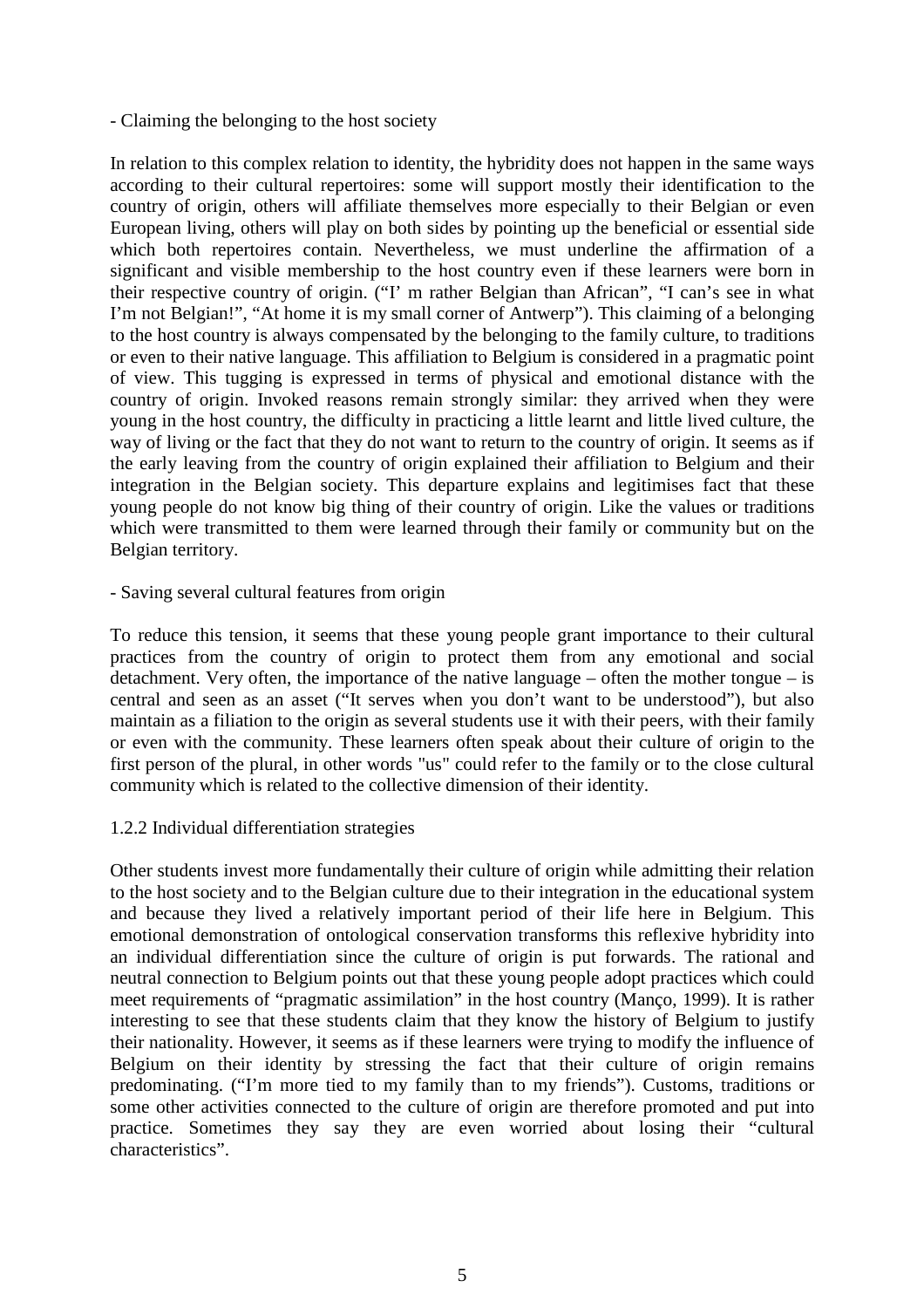## 1.2.3 From differentiated identities towards ethnicisation

Although these students are characterised by hybrid identities moderated by a strong inscription in the culture of origin, their identity construction remains rather similar to the differentiated identity strategy. These young people affiliate themselves predominantly to their culture of origin. It seems as if their identity strategies were developing in an almost essentialist dimension mostly related to their culture of origin. This phenomenon describes a process of differentiation close to ethnicisation – but tempered by a complex relation to identity – as the inscription in the country of origin is "totalising" (Verhoeven, 2006). These learners pretend that you should not "disclaim", or not either "forget" or "lose" your culture ("It's my culture, you shouldn't lose your origins!"). It seems as if they were considering their culture of origin as "a cultural spinal column" because of the migratory situation. The contact with other cultures – including the host society with its more secularized – is lived as a threat for their "identity cultural integrity" ("I have some girl friends who are more Belgians than Pakistanis! And me not, I prefer my culture", "In Belgium, they are very much familiar with their parents you see. It is not the respect you give to your parents").

We must insist on the fact that learners absolutely do not show identity withdrawal on the culture of origin. They admit however their double identity partly due to their life in Belgium that they cannot deny (Verhoeven, 2006). For example the impact of the youthful culture on their identity allows contrasting this self-presentation based on the culture of origin. Besides, some of these students do not foresee coming back in their country of origin and show a clear preference for Belgium. The links maintained with the culture of origin are therefore ambiguous. In several cases, the relationship to Belgium is considered in an instrumental conception like the fact to have identity documents which determine access to a better quality life. But, when the self-definition is entirely seen across the culture of origin prism ("I'm more Moroccan you know! In everything you see!"), these obvious identity signs are related to the "ethnicisation" process. They do not recognised any affiliation with Belgium and the identity card has only an administrative value. Again, this univocal self-definition is put in tension with their "Belgian experience" and the perspective of non return in the country of origin ("Now we're used to here you know?"). Besides, the fact they do not know well the main codes and values from the country of origin conducts this ethnicisation process towards an anomic identity.

In conclusion, the identification and differentiation processes endorsed by learners show that, even in relegated school contexts, they do not take refuge necessarily on a cultural withdrawal. On the contrary, these people are characterised by a complex relation to identity as they can manage together different identity repertoires.

# **2. THE ETHNIC NATURE OF YOUTHFUL SOCIABILITY INSIDE SCHOOL**

We offer an analysis in ethnic terms to study the school reality of our modern societies to show why ethnic markers represent practical categories of perception, of explanation and judgement inside multicultural schools. It is a question of highlighting the indicators of this process as the school is progressively lead to transform the social and school relations into ethnic relations. Actually, this progressive ethnicisation of school relations is intrinsic to our societies of immigration and represents a break with the ancient universalist model of integration. We can see it in the revival of identity cultural affirmations and more particularly in social disadvantaged schools. The paradigm of ethnicity is used in order to understand the reasons why place is more and more granted to individual cultural differences. "Ethnic topic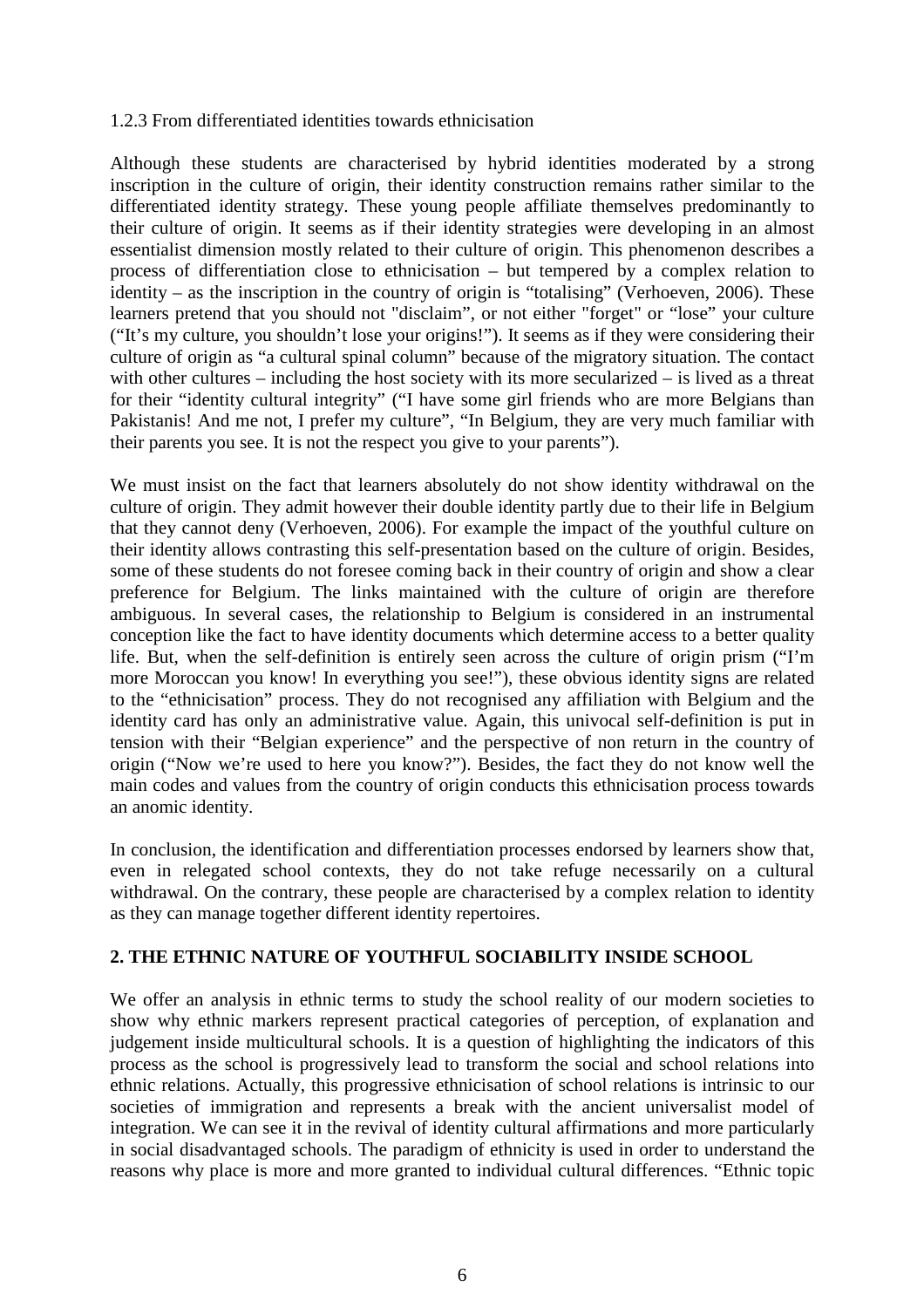is obvious in the school context under the joint effect of a society model in transformation and because of the school massification, to promote cultural diversity and to assure equal chances between people" (Perroton, 2000).

Ethnicity as a concept proves to be particularly relevant to analyse social relations between learners from different cultures. According to Barth's definition (1969), the interactional approach of ethnicity allows to concentrate on two perspectives of analysis: ethnicity can be analysed according to a substantial and relational approach. It is meant to be both tributary of the constructivist and relational approaches since ethnicity is built in between social relations and since cultural contents are manipulated to maintain or to (re)-build ethnic borders. Besides, ethnicity has been, wrongly, generally considered as a social tag. Many researches contributed to reinforce this ethno-conception by exploring arbitrarily the ethnic question in marginal situations where this concept takes inevitably an alienating connotation – ethnicity is seen as a reaction to the stigma and not as a process. Referring to notable empirical works as Lepoutre, Payet, Perroton, Verhoeven but also theoreticians such as Barth, Jenkins, Poutignat and Streiff-Fenart, we suggest that the mobilisation of these ethnic labels can be observed in various school contexts (Verhoeven, 2006). In Belgium, the French-speaking school model is partly drawn from the French universalist model of integration. The school massification and the transformation of a society model have practical involvements on the progressive emergence of the ethnic issue inside school. Generally, in these multicultural school contexts, we can witness the affirmation and increasing exhibition of individual cultural features. Affirmation or claiming of various cultural features refers to a need of individual recognition. A problematic of inclusion is drawn through the mobilisation of different ethnic labels by learners.

To analyse sociability between students, it is necessary to take into account the school context as well as the student's school career. Often the type of friendship or the self-representations about their sociability reflect the identity strategies adopted by these learners. In accordance with the previous paragraph, the students' representations concerning their sociability follow the same logic as the one concerning the identity strategies of integration. There is a propensity of learners from disadvantageous schools that uses ethnic categories to describe their relations with other peers. They justify suchlike forms of "ethnic solidarities" by essentialist speeches on their identity (Verhoeven, 2002). In the contrary, students from favourable schools justify their sociability without taking into account ethnic categories, which means that these friendships are culturally independent or rather, that "elective" affinities depend on personalities, tastes or shared leisure activities.

- The youthful sociability in disadvantageous school contexts

In this first situation, it seems as if the ethnic categories were practical categories to explain and read the social relations inside school. These labels give expressly an account of affinity or tensions that take shape between students (Verhoeven, 2002). Many leaners justify their group by the fact that they share similar hobbies, cultural practices or common living. This kind of speech stresses then the natural obviousness of an inter-communication between persons coming from the same ethnic group. For Verhoeven (2002), these speeches are characterised by their "essentialist" character where these "ethnic solidarities" are culturally legitimated because of common cultural referents shared within the peer group. In return, the group reinforces ethnic identities since it is close to the family environment.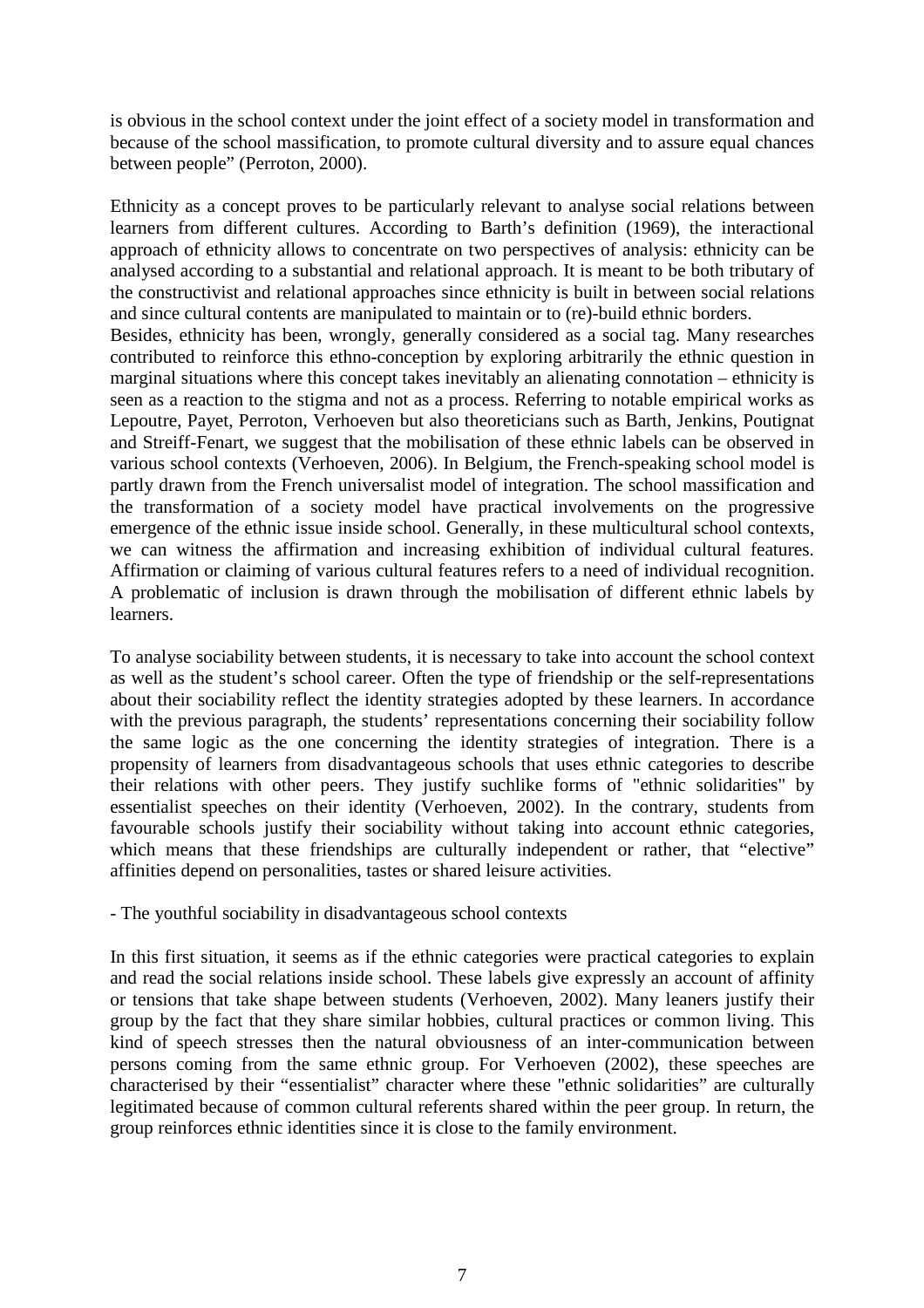This emotional commitment in the culture of origin is also observable in the way the young people construct their best friendship relations. "The best friends" are often described as being learners coming from the same country of origin, who lived a part of their childhood "in their country" like them. In that way, it seems that the community anchoring, not often seen at first glance, discloses in the building of deeper or more sincere best friendship relations with youth coming from the same cultural origin, which develops very often outside the school surrounding wall. The question of ethnic affinity is more dependent on the emotional relation which differentiates normal mates to the "true" friends. Everything takes place as though this common living, being born in the country of origin, was decisive in the emergence of this ethnic affinity, even if their network of sociability is culturally less determined. The justification of these best friendship relations is explained by the natural obviousness of each other's better understanding due to shared cultural origins (Verhoeven, 2002). Across the ethnic borders, the nature of relations is quite other between the peer groups since these relations are lived as controversial or rival. Tensions emerged from the interaction between different cultural memberships since the leaners perceive these contacts as dangers to lose or be unfaithful to their culture. This phenomenon is often conjugated with anomic or essentialist identity strategies which could lead to extreme forms of community withdrawal.

# - The youthful sociability in favourable school contexts

This second situation relates to favoured school contexts where the sociability between peers doesn't develop in different cliques. Independently of the ethnic colour, learners explain how much they construct best friendship relations in a transverse way to the ethnic groups, according to affinity and personalities, offering them opened and rewarding intercultural relations (Verhoeven, 2002). This spontaneous opening to different cultures or discovery of other's differences is envisaged both for the students and for the school as source of enrichment and as a relational quality. Cultural diversity is taken into account to be promoted, to put the multiculturality in benefit for a better common future. Therefore, we must question the nature of identity strategies since peer groups are less justified by ethnic categories. If learners adopt attitude that shows "superficial effacement" of any ethnic distinctive identities, it seems as if elective affinity will be not defined from ethnic labels. Youth coming from different cultures and characterised by successful school careers will be able to adapt different cultural repertoires according to given contexts. For them, ethnic categories don't represent relevant resources for integration and these will be replaced with others more meaningful categories related to their environment.

## **2.1 The mobilisation of ethnic labels by the learners**

Different authors (Lepoutre, 1999, Perroton, 2000) have suggested that a shared school experience of multiculturality favour the use and the symbolic meaning of ethnic labels. These ones begin to be obvious in the school daily live and are increasingly used as tools to read and act inside multicultural schools. As a result, ethnic labels become natural categories of identification attesting the obvious physical visibility of differences between learners (Perroton, 2000). The ethnic dimension of school experience would condition a "happy cohabitation" inside school. If this ethnic visibility is part of the school life, undoubtedly, it develops through differentiation between individualities and between groups. This differentiation process is simultaneous to a mutual ethnic recognition which seems to go without saying. Learners display practical ethnic knowledge which works out according to different ethnic categorisations.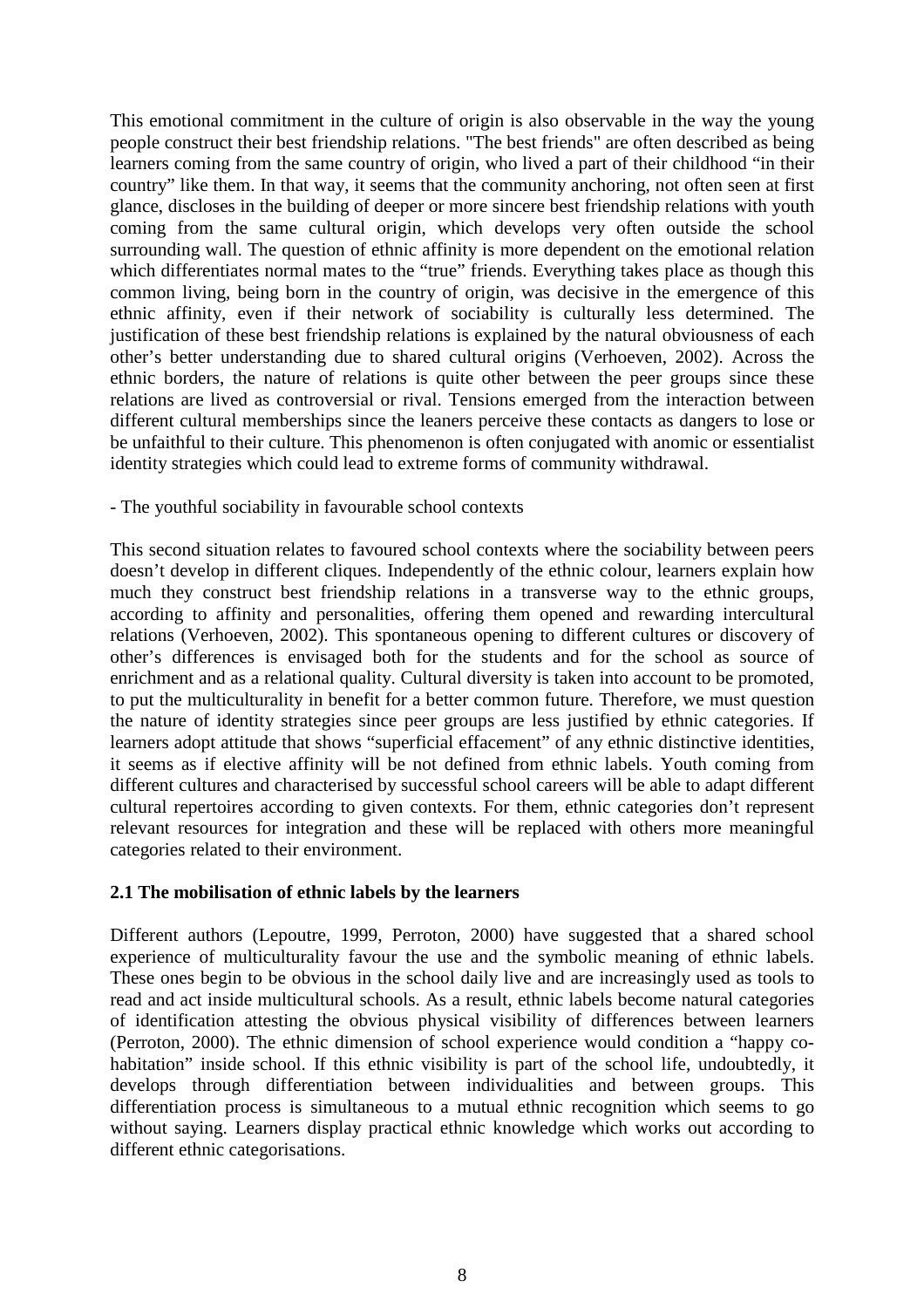Playing on different cultural classifications according to ethnic categories does not follow the same logic of attribution. The levels of abstraction are variable according to cultural origins. Student would speak about "noirs" – in French – or either about "blacks" – more seldom "African" – to underline their difference from African learners' skin colour, while they would use precisely "Moroccan" to indicate the young people from North Africa. On the contrary this categorisation process seems less easy for learners coming from Eastern Europe countries where some confusion persists since they speak at the same time about "Polish", "Russian" or "Romanians". Others have much more individual nicknames but which also rely on cultural origins, for example "Paki" for Pakistan or countries around Central Asia. Besides, these ethnic labels of attribution depend also on the representativeness of cultural groups present within the school. In a school context where the students' heterogeneity would turn out to be source of complexity, these classification processes are, in the contrary, aimed to simplify the multicultural interactions. They constitute easy manageable and identifiable practical resources. Due to their central place in the school sociability, it is used upon an ironic or playful tone between learners who joke about this multiculturality as a playground. However, these labels do not carry out neutral meanings since the learners use mostly these registers through cultural differentiation processes. They also use them to justify inter-ethnic conflicts or problems of misunderstanding between cultures.

# **2.2 Sense and role of cultural practices for the learners**

As we mentioned, cultural practices also take place in the construction of inter-ethnic relations between ethnic groups. Not in the sense of a hybrid culture but in a direction which enable to establish social relations across different group's borders through typical cultural practices – as food practices or native languages. If, in such multicultural contexts, learners are interested to share about their cultural differences, it is not due to a humanist ideology preaching the opening to the "otherness", it is rather a result from a real and nervous curiosity in other words, as well interested as distrustful which are typical types of social relations taking shape in the daily. It is a process of "acting" acculturation where exchanges between learners are made both on the sharing and rivalry ways, both in alliances and conflicts (Lepoutre, 1997).

Substantial ethnic indicators such as dress behaviours emphasize these processes of categorisation and ethnic classification. Indeed, when we questioned the students about the existence of specific looks or typical dress habits in the school, they systematically used ethnic attribution labels to describe looks they could identify. This question revealed not only the existence of ethnic categories but also social differentiation processes at work between peer groups. For example, dress practices constitute a very significant part of the substantial dimension of ethnicity. Other cultural repertories sustain these ethnic processes of differentiation; beyond the national or community cultural repertories, learners also create and appropriate themselves more specific youthful referents which would occur among ethnic social relations.

## **CONCLUSION**

In Brussels school contexts, widely influenced by the French universalist integration model, the double effect of the school mass phenomenon and the transformation of a society model, shows that the ethnic issue is more and more relevant to understand the relations inside multicultural schools (Perroton, 2000). If our research field is situated in an unprivileged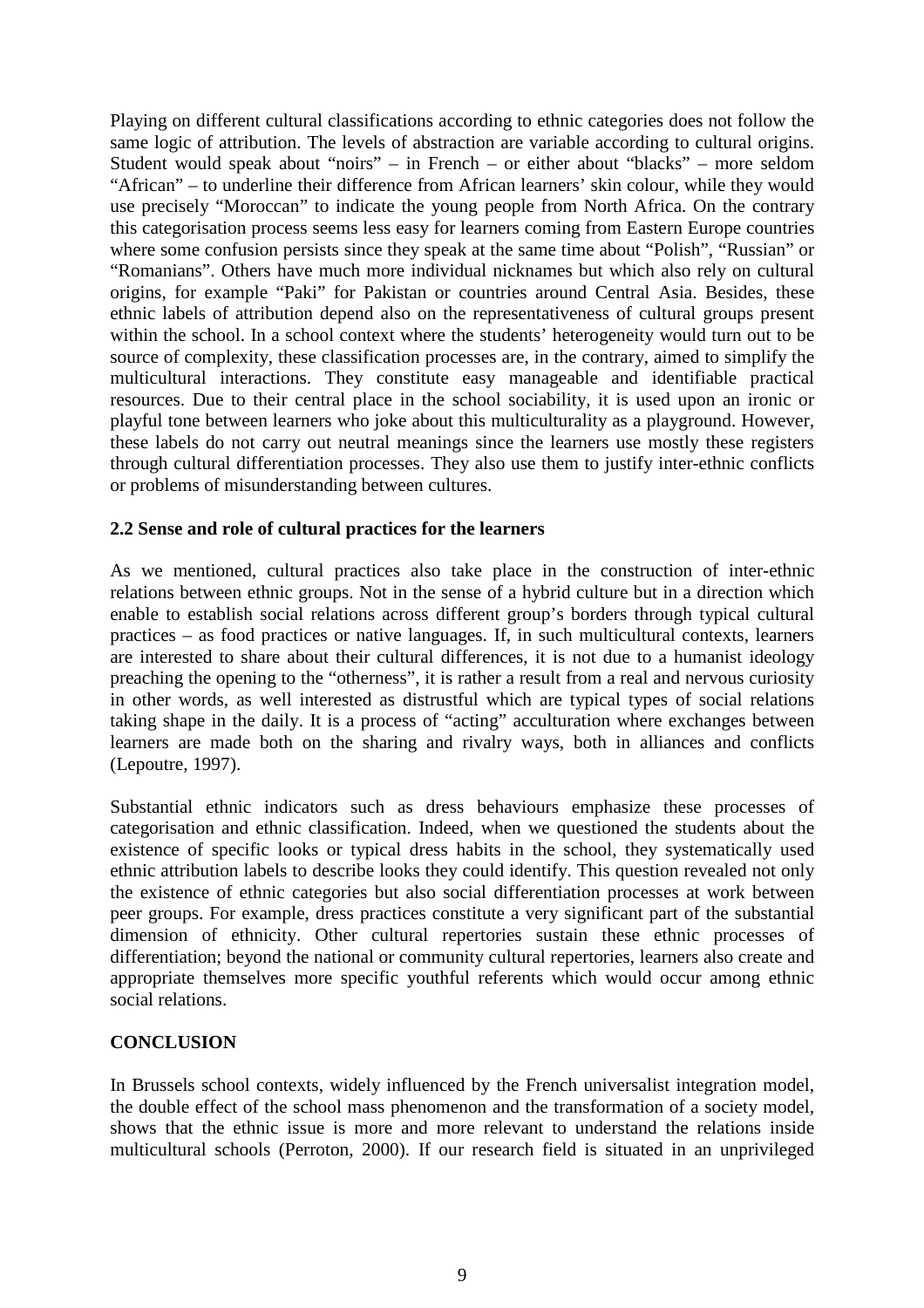school environment and concerns a strongly diversified school population, it seems that the ethnic issue do not concern only the poor or popular schools.

Generally speaking, learners are characterised by complex identity strategies since they manage several different identity repertoires. As a result, the youth coming from immigration, in a broad process of social integration, necessarily modify and select subjective relevant cultural referents to build their identity. The diversity and complexity of these identity processes – even concerning the most "univocal" identity figures – came to reinforce this intuition. However, the reputation and the social environment of the school – relegation status and disadvantageous position on the "school market" - are factors which must be taken into account in the analysis. The influence of these two factors can be observed in the way the learners build their identity strategies.

Besides, it comes out from our analyses that the ethnic categories are meaningful in school life. This phenomenon draws several consequences away in terms of logic of action. First of all, the students are willing to display their cultural membership which takes form through ethnic borders and work according to differentiation processes. But we could also notice ways of regrouping that depend on the constitution of classrooms. As a result, peer groups do not correspond automatically to the logic of ethnic borders peculiar to the relational approach of ethnicity. In other words, even if the students permanently handle these ethnic labels in their relations, there are not necessarily culturally differentiated friendship networks inside school.

The research points out that the cultural practices observed inside the youthful sociability is influenced at the same time by the young mass culture and by the culture of origin. Independently of the identity strategies, this culture of appearance is common to all the students. Therefore, cultural practices do not necessarily determine the differentiation processes between groups. Ethnic regroupings emerge from cultural affirmation of learners who adopt by conformity a certain culture of appearance. Even if it refers to a broad ethnic origin, the culture of appearance does not come true necessarily in corresponding cultural practices. This one is rather the result of a mix between popular culture and the culture of origin.

#### **References**

- BACK L., *X Amount of Sat Siri Akal! Apache Indian, Reggae Music and Intermezzo Culture*, 1995 in B. RAMPTON and R. HARRIS, *The language, ethnicity and race reader*, London, Routledge, 2003.
- BACK L., *New ethnicities and urban culture. Racism and multiculture in young lives*, London, UCL Press, 1996.
- BARTH F., *Ethnic groups and boundaries*, Little, Brown and Company, Boston, 1969.
- BAGLEY C., MALLICK K. & VERMA G. K., Pupils self-esteem: a study of black and white teenagers in British schools, in *Race Education And Identity*, THE MACMILLAN PRESS LTD, 1979.
- BARRÈRE A., MARTUCCELLI D., L'école à l'épreuve de l'ethnicité, *Les Annales de la Recherche Urbaine*, No 75, 1997, pp 57- 58.
- BASTENIER A., *Qu'est-ce qu'une société ethnique ? Ethnicité et racisme dans les sociétés européennes d'immigration*, Paris, PUF, 2004.
- CAMILLERI C., *Stratégies identitaires*, Paris, PUF, 1990.
- CUCHE D., *La notion de culture dans les sciences soci*ales, Paris, La Découverte, 1996.
- DUBET F., MARTUCCELLI D., *A l'école. Sociologie de l'expérience scolaire*. Paris, Seuil, 1996.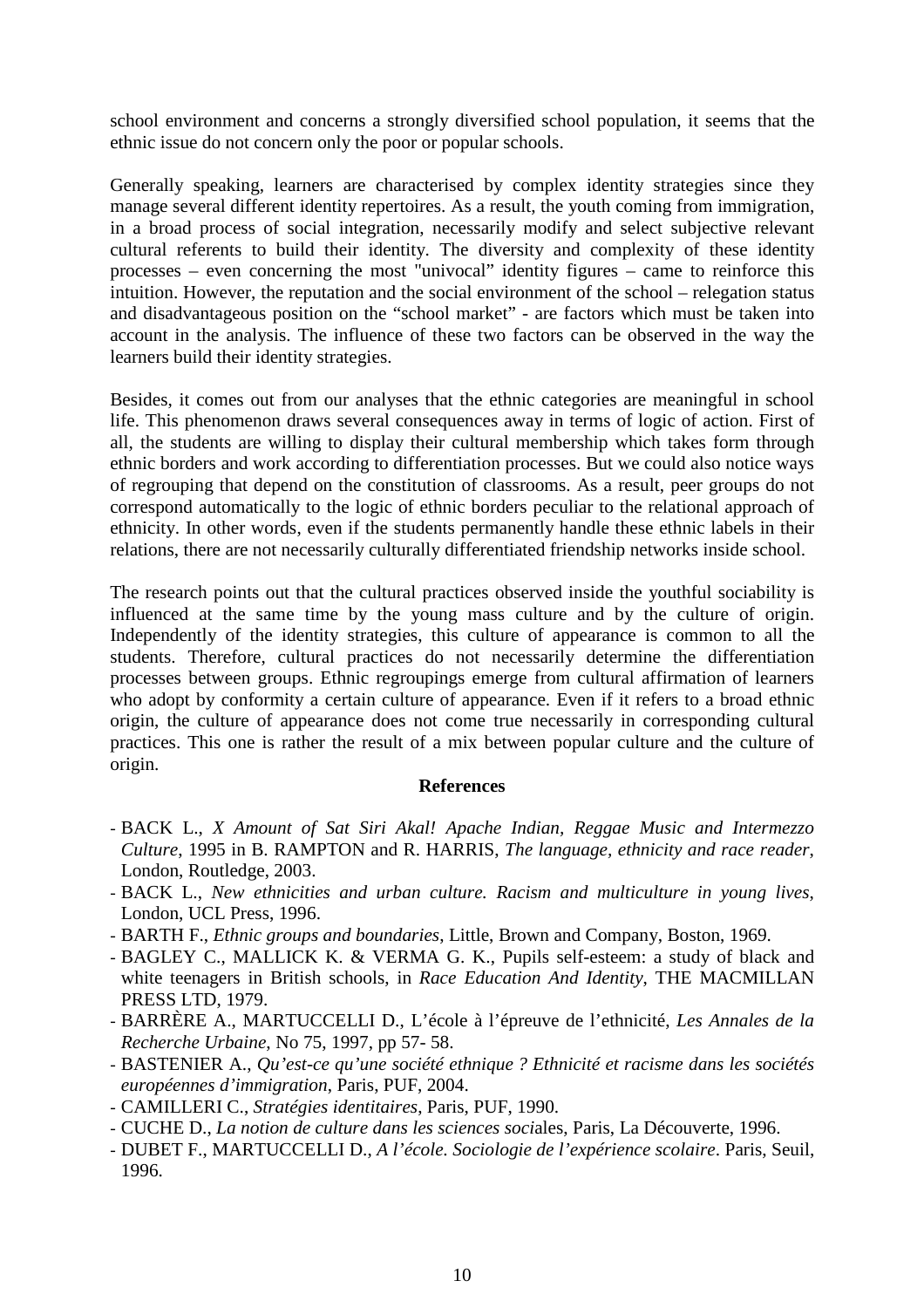- FELOUZIS G., LIOT F., PERROTON J., *L'apartheid scolaire : Enquête sur la ségrégation ethnique dans les collèges*, Paris, Seuil, 2005.
- FELOUZIS G., LIOT F., PERROTON J., La ségrégation ethnique au collège, *Ville-Ecole-Intégration Enjeux* (Migrants-Formation), No 135, décembre 2003, pp 123-135.
- GOFFMAN E., La mise en scène de la vie quotidienne, 2 t., Paris, Ed. de Minuit, 1973.
- HALLINAN M. T., WILLIAMS R. A., Interracial friendship choices in secondary schools, *American Sociological Review*, Vol. 54, 1989, pp 67-78.
- JENKINS J., *Rethinking ethnicity. Arguments and explorations*, London, SAGE Publications, 1997.
- JUTEAU D., *L'ethnicité et ses frontières*, Montréal, Presses de l'Université de Montréal, 1999.
- KAUFMANN J.-C., *Ego. Pour une sociologie de l'individu*, Nathan, Paris, 2001.
- LAHIRE B., *Portraits sociologiques. Dispositions et variations individuelles*, Paris, Nathan, 2002.
- LEPOUTRE D., *Cœur de Banlieue. Codes, rites et langages* ; Paris, Odile Jacobs, 1997.
- LEPOUTRE D., « Les Reunois, I' Mangent Du Mafé ». Tensions interethniques et acculturation dans une jeunesse de banlieue, *Ville-Ecole-Intégration Enjeux* (Migrants-Formation), No 109, juin 1997, pp 168-183.
- LORCERIE F., L'effet « outsider ». En quoi l'ethnicité est-elle un défi pour l'école ?, *Ville-Ecole-Intégration Enjeux* (Migrants-Formation), No 135, décembre 2003, pp 86-101.
- MANÇO A., *Intégration et identités : stratégies et positions des jeunes issus de l'immigration*, Paris, De Boeck, 1999.
- MARTINIELLO M., Citizenship, Ethnicity and Multiculturalism: Post-National Membership between Utopia and Reality, in *Ethnic and Racial Studies*, No 20(3), juillet 1997, pp 635-641.
- MARTINIELLO M., *Sortir des ghettos culturels*, Paris, Presses de Sciences Po., 1997.
- MILLET M., THIN D., *École, jeunes de milieux populaires et groupes de pairs* , dans MOHAMMED M., MUCCHIELLI L., Les bandes de jeunes. Des « blousons noirs » à nos jours, Paris, La Découverte, 2007.
- MILLET M., *"Souffrances" d'école. Entre vulnérabilités sociales et vulnérabilités scolaires*. In CHAUVAUD F., Histoires de la souffrance sociale. XVIIe-XXe siècles, Rennes, Presses Universitaires de Rennes, 2007, pp 169-178.
- PAYET J.-P., Les écoles en milieu défavorisé dans le Grand Tunis. Un regard ethnographique, *L'Année du Maghreb, 2004*. Paris, CNRS Editions, 2006.
- PAYET J.-P., The Paradox of Ethnicity in French Secondary Schools, in C. STACK and L. ROULLEAU-BERGER (eds), *Youth and Work in the Post-Industrial City of North America and Europe,* Boston, Academic Publishers Brill, 2002, pp 59-71*.*
- PAYET J.-P., La ségrégation scolaire. Une perspective sociologique sur la violence à l'école, *Revue Française de Pédagogie*, No 123, 1998, pp 21-34.
- PAYET J.-P., Collèges de banlieue. Ethnographie d'un monde scolaire, Paris, Armand Collin, 1997.
- PERROTON J., Les dimensions ethniques de l'expérience scolaire, *L'Année sociologique*, Vol. 50, No 2, 2000, pp 437- 468.
- POUTIGNAT P. & STREIFF-FANART J., *Théories de l'ethnicité*, Paris, PUF, 2005.
- REA A., *Jeunes immigrés dans la cite. Citoyenneté et politique publique*, Bruxelles, Labor, 2007.
- SOUDIEN C., ''Constituting the class': an analysis of the process of integration in South African schools', in L. Chisholm (ed.), *Changing Class. Education and Social Change in Post-Apartheid South Africa,* Cape Town, HSCR, 2004, pp 89-114.